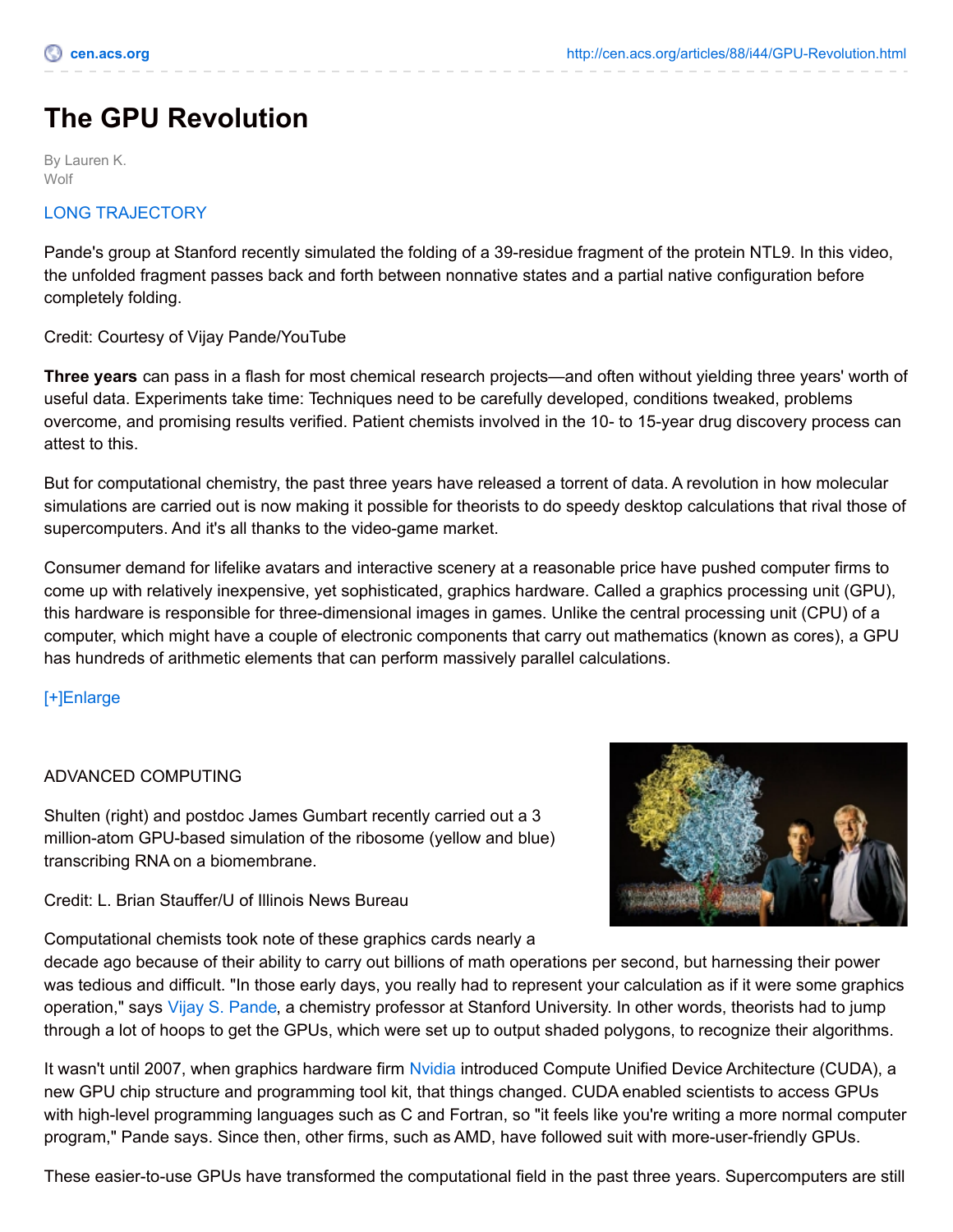at the forefront of computational research [\(C&EN,](http://pubs.acs.org/cen/news/88/i42/8842notw1.html) Oct. 18, page 5), but when GPUs are incorporated into the clustered machines, more complex calculations become possible. Chemists are now using graphics cards to carry out classical molecular dynamics simulations on desktops, and clusters are beginning to output results on large biomolecular systems that couldn't be easily explored previously. And theorists who do quantum chemical calculations are joining the GPU bandwagon, adapting their more complex algorithms to run on the graphics hardware.

According to Pande, the computational chemistry field is now in the third of a series of evolutionary steps for generalpurpose GPU computing. In the first step, just getting a program to run on the GPU at all "was impressive, and usually there was no speedup," he says. In the second, theorists demonstrated some impressive speed increases with GPUs versus traditional CPU-based calculations. But now, Pande explains, scientists are ready to do calculations "that we never even dreamed of doing on CPUs because it would be too slow."

**For computational** chemists, who are perennially limited by computing power, speed is king. "My mom gives me a hard time and says that I'm just being impatient," says Pande, who has been researching how proteins fold for nearly 20 years. But it currently takes an entire day for a protein-folding calculation to output one nanosecond of simulated folding data for a simple model system. Proteins that are of interest to experimentalists, however, often take a millisecond or longer to fold. "That's about a million times longer," Pande points out, "so it would take a million days, o 3,000 years, which is just ridiculous." GPUs excite the Stanford researcher because they have the potential to reduce calculation time for certain problems from years to months.

# **LAYERED**

Travesset used a single GPU to calculate the different phases, such as the lamellar one represented here, of polymer nanocomposites. Nanoparticles are purple, polymer is blue, and polymer attachment groups are orange.

Credit: Courtesy of Alex Travesset

Pande is now using the graphics cards in his  $Folding@home$  system, a distributed-computing project that links personal computers around the world to a main server and borrows their power to do molecular dynamics calculations. Folding@home, which celebrated its 10th anniversary last month, currently comprises roughly 300,000 to 400,000 machines, about 40,000 of which have GPUs accessible for scientific simulations.



Harnessing these GPUs in the Folding@home system, Pande's group at Stanford recently simulated the 1.5 millisecond folding of a 39-amino-acid fragment of the ribosomal protein NTL9 (*J. Am. [Chem.](http://pubs.acs.org/cgi-bin/cen/trustedproxy.cgi?redirect=http://pubs.acs.org/doi/abs/10.1021/ja9090353) Soc.* **2010,** *132*, 1526). The researchers used the molecular dynamics program [GROMACS](http://www.gromacs.org/) to run thousands of short trajectories that they then pieced together with a network model to achieve the final folding picture. The GPUs were "key" in achieving that final folding trajectory, Pande says.

Even computational scientists who don't require an entire network of computers for their calculations are embracing GPUs. Alex [Travesset](http://dmse.ameslab.gov/personnel_shells/travesset.shtml), a professor in the department of physics and astronomy at Iowa State University, makes do with only one GPU per computer in his group. "You can have a very powerful system by just putting a GPU into an existing computer," he says.

Travesset and his team recently used the GPUs in their lab to systematically simulate the properties of polymer nanocomposites (*Phys. Rev. E* **2010,** *82*, 021803). They used molecular dynamics simulations—specifically an opensource molecular dynamics program called [HOOMD](http://codeblue.umich.edu/hoomd-blue/) that was codeveloped by Travesset and former grad student Joshua Anderson—to examine the formation of triblock copolymer-inorganic nanoparticle composites under different conditions of polymer packing, particle attraction, and particle-polymer affinity. In this way, the researchers sampled a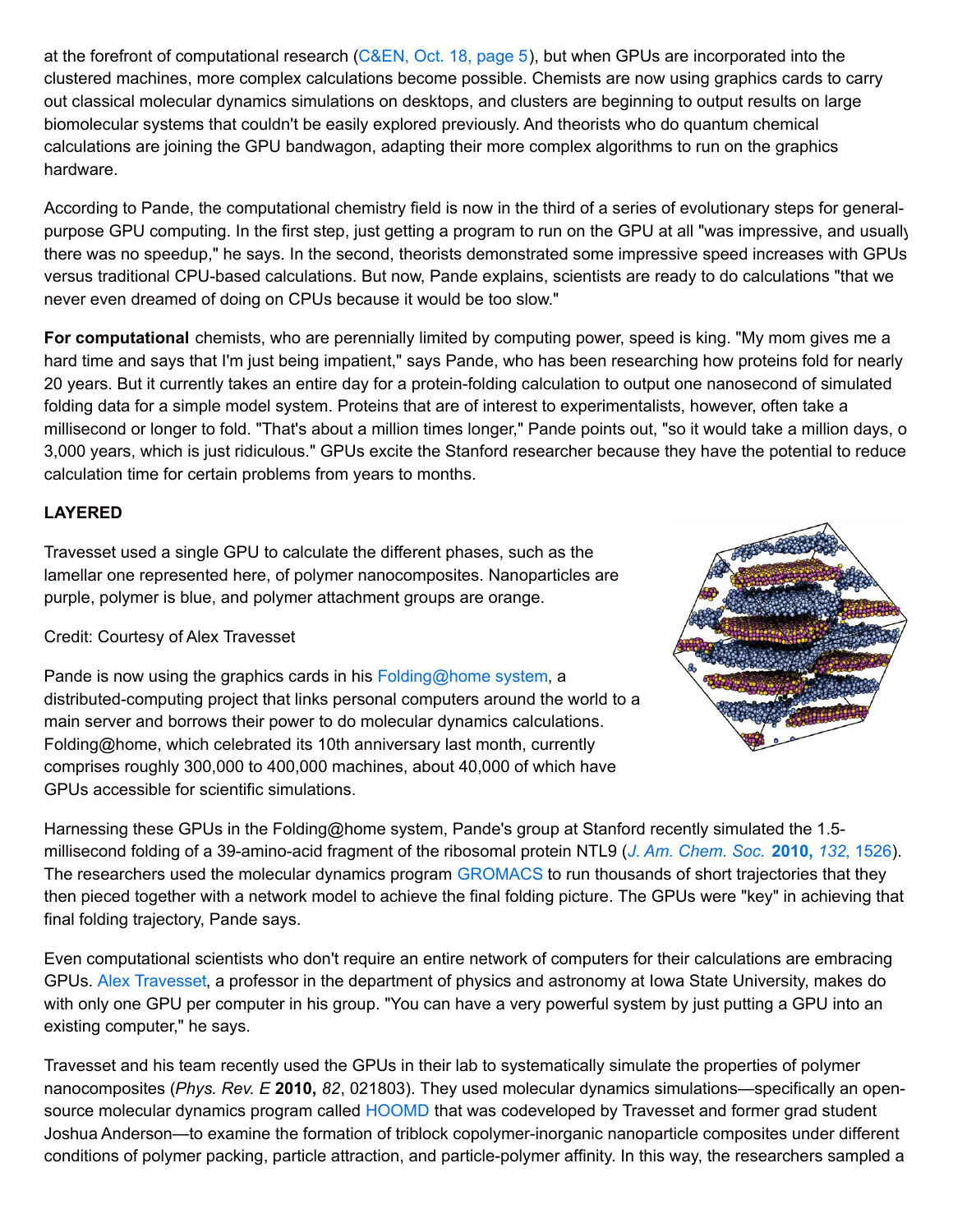vast parameter space and generated phase diagrams for the materials, which might someday be used in solar cells and self-healing coatings.

"We can give a very detailed description of what happens and point out to the experimentalists the region in parameter space where they are going to find some interesting new materials," Travesset says. "We wouldn't be able to get the detailed phase diagrams" if GPUs weren't available.

How scientists determine the exact speedup factor for GPU versus CPU calculations varies. Speedup values, which are typically reported in the 10 to 100 range, depend on the computer systems being compared as well as on parameters such as the size and complexity of the simulation.

Travesset looks at how long a certain molecular dynamics calculation runs on the computer cluster he would use at Iowa State and then looks at the time the same calculation takes on his desktop GPU. "What I see is the following: The 90 cores of this cluster, which is the fastest that we have here, give me the same performance as one Fermi card" he says, referring to the architecture of Nvidia's newest generation graphics card. That's a performance speedup factor of about 90. With a GPU, "I can get it on my own computer right in my office," without having to reserve time on the large public computing system, he adds.

Klaus [Schulten](http://www.ks.uiuc.edu/~kschulte/), however, prefers making GPU-CPU comparisons directly when possible. "Many people state that they can compute faster on GPUs," but they aren't making proper comparisons, says the director of the Theoretical & Computational Biophysics Group at the University of Illinois, Urbana-Champaign.

## **QUANTUM LEAP**

Martinez' group used eight GPUs to simulate polarization and charge transfer in bovine pancreatic trypsin inhibitor. The red-and-blue and orange-and-green molecular orbitals depict likely sites for electrophilic and nucleophilic attack, respectively.

#### Credit: Courtesy of Ivan Ufimtsev

**To get what** Schulten considers to be an accurate speedup factor, he and his group recently ran some molecular dynamics calculations on a cluster named Lincoln at Illinois' National Center for [Supercomputing](http://www.ncsa.illinois.edu/AboutUs/) Applications. They used their own molecular dynamics program, [NAMD](http://www.ks.uiuc.edu/Research/namd/), to simulate a 3 million-atom system on Lincoln with and without GPUs added to the cluster. "We are opening the cabinet, adding GPUs, closing the cabinet, and running our program," Schulten says.



For this particularly complicated simulation—the ribosome's production of a polypeptide and its subsequent threading through the translocation channel of a cell membrane—the researchers achieved about a fourfold speedup with two GPUs and eight CPUs in the cluster. "This is a realistic speedup" for this type of calculation, Schulten says. To put it in context, an advanced simulation on this system that would normally take two months on a cluster can take just two weeks with the addition of GPUs.

Schulten presented some of these brand-new results in late September at the GPU Technology Conference in San Jose, Calif. The simulations were based on electron cryomicroscopy data for the molecular complex that were obtained by Roland Beckmann, a professor at the Gene Center of the University of Munich.

Where the speedup that GPUs offer becomes vital is in the trial-and-error process that is part and parcel of science. "Maybe you make a mistake, you have to repeat something, or you would like to try out several things," Schulten says. By making simulations faster, "you can be more playful," he says. "Before, you could hardly accomplish one long simulation. Now you can do several."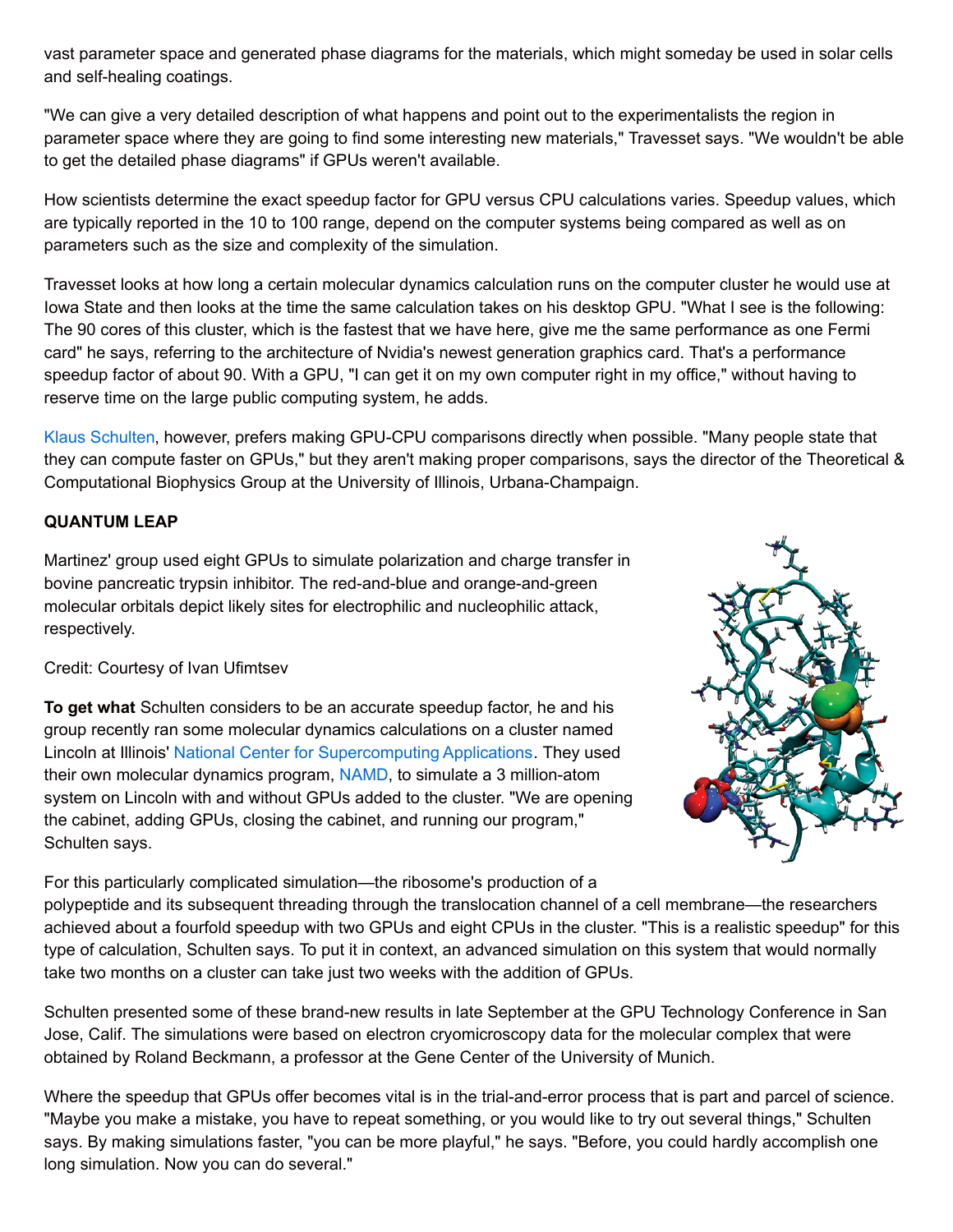One reason for Schulten and other researchers' early success in exploring biomolecular systems is that "molecular dynamics is a poster child for an excellent GPU application," says John E. [Stone](http://www.ks.uiuc.edu/~johns/), a senior research programmer who works with Schulten at Illinois. The problem of simultaneously calculating forces on a large number of molecular units —"*n*-body calculations," in theorist-speak—is ideal for GPUs. The cards are "very good for things that have a regular pattern of computation and that are arithmetic intensive," he says.

In contrast to classical molecular dynamics research, the field of quantum chemistry is not quite far enough along in its incorporation of GPUs to publish application-based papers. "The quantum chemists have it hard" when it comes to GPUs, Stone says. "Their algorithms are very involved, and there are a lot of different ways of doing things." So it's not surprising that many researchers in the community were originally quite reticent to invest time and energy in rewriting their algorithms to run on GPUs.

Mark [Gordon](http://www.chem.iastate.edu/faculty/Mark_Gordon/), a chemistry professor at Iowa State, did embrace GPUs soon after Nvidia released CUDA and recalls the lack of enthusiasm some of his quantum chemistry colleagues displayed early on. One of the things they worried about was that the first general-computing GPUs couldn't carry out double-precision calculations, he says. Compared with single-precision data, double-precision numbers have more digits to the right of the decimal point, enabling higher accuracy calculations.

"A typical video game has no need for double precision at all," Stone says, so of course the original GPUs didn't include it. Simple molecular dynamics simulations also don't require it. But certain portions of quantum chemical calculations do.

Nvidia and AMD have since released GPUs that have double-precision capabilities, but they are still slower than their single-precision counterparts. "The situation now with GPUs is that if you run in double precision, you take a hit," Gordon says. "You get speedups, but you don't get as good speedups."

**As a result,** both he and Todd J. [Martinez](http://www.stanford.edu/dept/chemistry/faculty/martinez/index.html), a chemistry professor at Stanford University whom Gordon calls the GPU "leader" of quantum chemists in the U.S., have investigated which parts of a quantum calculation can be done at lower precision without taking a hit in accuracy. And their groups and others, including that of chemistry professor Alán Aspuru-Guzik of Harvard University, have written GPU-based programs that make use of both precision types by, for example, beginning a calculation in single precision and finishing it in double precision. Martinez' quantum chemistry code, TeraChem, which is customized for doing density functional theory, already runs in mixed precision on GPUs, and Gordon's group is close to getting its quantum chemistry package, [GAMESS](http://www.msg.chem.iastate.edu/gamess/), running this way as well.

Because redesigning code is a major undertaking, Gordon says his focus thus far "hasn't really been on solving specific chemistry problems as much as it has been on algorithm development." He aims to rewrite the different quantum chemistry functionality codes in GAMESS for GPUs and make them available to the public before moving on to application-based work.

Martinez, however, has begun simulating some molecular systems. "With [TeraChem](http://www.petachem.com/) and a GPU, we can now do calculations on up to 50 atoms in real time on a laptop," he says. On a single desktop workstation with eight GPUs running in parallel, he can do even better. Martinez' group, which includes grad student project leader Ivan Ufimtsev, used this setup recently to study protein-water charge transfer in bovine pancreatic trypsin inhibitor—a 2,634-atom system.

The calculation speedups enabled by GPUs can be considered in two ways, Martinez says. "You can either look at this as saying that one can replace clusters with desktops," he says. Or the speedups can be viewed as allowing GPU-based clusters to do more complex calculations, he adds.

Programming GPU clusters, Illinois' Stone says, is one of the next problems to be addressed by computational chemists and computer hardware firms. The way GPUs currently communicate with one another in a cluster is through CPUs, which is time-consuming and inefficient. "You have to work on how to communicate back and forth," GPU to GPU, Gordon contends, if you want to take advantage of extremely parallel calculations on clusters.